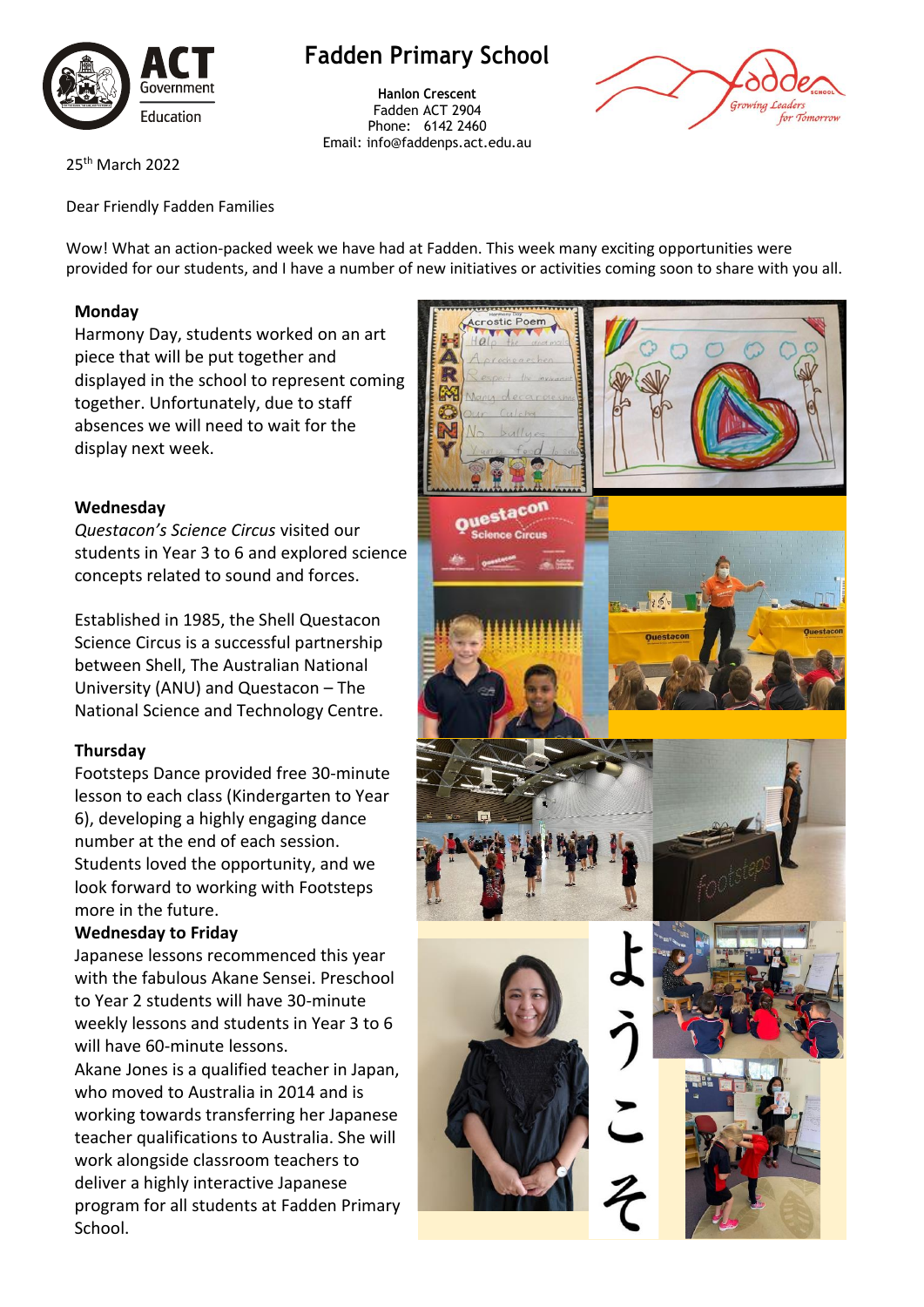

# **Fadden Primary School**

**Hanlon Crescent** Fadden ACT 2904 Phone: 6142 2460 Email: info@faddenps.act.edu.au



Thank you once more to our fabulous families and Student Leadership Council for their work in collecting donations for the Flood Appeal last Friday, as part of our focus on Kindness Culture. With the addition of Emu's Preschool donations collected this Monday, we have donated \$495 to the Red Cross Flood Appeal.

OFFICIAL DONATION RECEIPT DETAILS

Jennifer Wynne Fadden Primary School FADDEN ACT 2904. Australia

Donations of \$2 and over is tax-deductible

Date of donation: 24/03/2022 Donation amount: \$495.00, Qld and NSW Floods Appeal Receipt reference number: ESA0372030







Thanks to the Fadden P&C a shipping container has arrived this week on the Fadden School oval to store our Loose Parts Play equipment, and we've engaged one of our parents, a Canberran artist, to brighten it up.

Tracy Hall, with the help of the Fadden students and families will be creating an ocean scene on both sides of the shipping container.

The artwork will involve the use of spray paint and recycled plastic bottle tops/caps. Along the base of the shipping container will be an area dug out and filled with sand to form the ocean floor.

Our older children will help with spray painting the main images and our younger children will be asked to paint stones or bring along shells to be placed in the sand. This way we have activities for all ages - giving everyone a chance to participate. The images will comprise of an octopus and starfish, made to look like they're floating in water. See example below:



Shipping container location

Once painted, we will be sticking plastic bottle tops onto the images around the tentacles to create a 3D look – and possibly save some plastic from entering the ocean.

Safety gear will be on hand and children will be supervised and instructed on how to participate safely. We are looking for adult helpers or volunteers so please email Tracy Hall if you wish to get involved [traceofcolour@iinet.net.au](mailto:traceofcolour@iinet.net.au)

We also need the great Fadden School Community to get involved by collecting plastic bottle tops. We will need quite a few but they need to be plastic and clean. Starting **Monday 28th March**, Student Leadership Representatives will collect their class bottle caps each day and put them in a bin, which will be placed in the front office.



Next week we are excited to have parents and students join with teachers during **3 Way Conferences**. Bookings for these are now closed and we have approximately 88% of families attending. If you haven't yet booked a time or are unable to attend next week, please contact your child's classroom teacher and organise another a time.